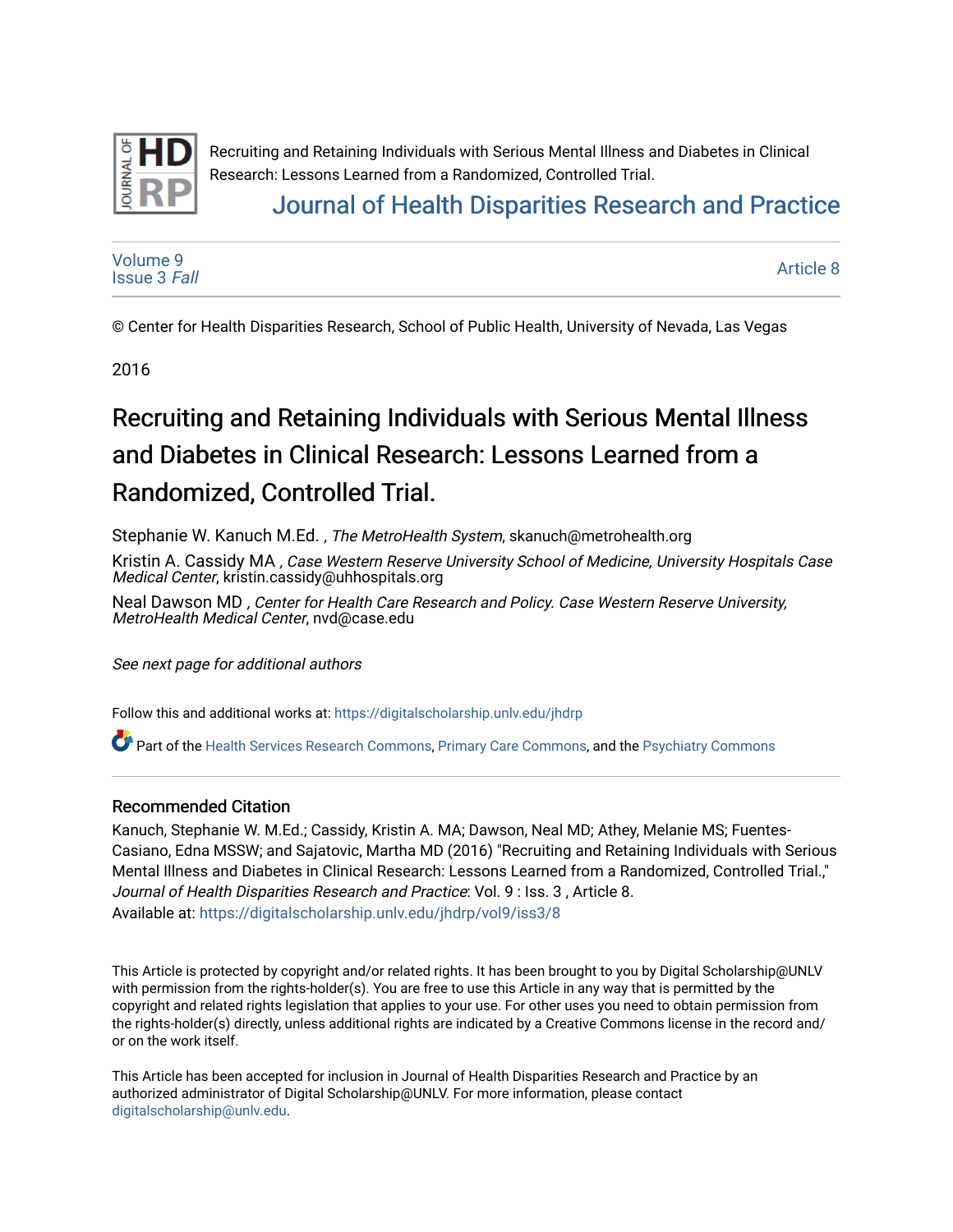#### **Abstract**

Abstract: Recruitment and retention of individuals with serious mental illness (SMI) and comorbid diabetes mellitus (DM) in research studies can be challenging with major impediments being difficulties reaching participants via telephone contact, logistic difficulties due to lack of transportation, ongoing psychiatric symptoms, and significant medical complications. Research staff directly involved in recruitment and retention processes of this study reviewed their experiences. The largest barriers at the macro, mediator, and micro levels identified in this study were inclement weather, transportation difficulties, and intermittent and inaccessible telephone contact. Barrier work-around practices included using the health system's EHR to obtain current phone numbers, providing transportation assistance (bus passes or parking reimbursement), and flexible scheduling of appointments. Suggestions are intended to assist in planning for recruitment and retention strategies.

#### Keywords

Mental illness; schizophrenia; bipolar disorder; depression; diabetes mellitus; recruitment; study retention

#### Cover Page Footnote

Funding: Research reported in this publication was supported by the National Institute of Mental Health of the National Institutes of Health under Award Number R01MH085665. The content is solely the responsibility of the authors and does not necessarily represent the official views of the National Institutes of Health. The project was also supported by Grant Number UL1 RR024989 from the National Center for Research Resources (NCRR), a component of the National Institutes of Health (NIH) and its contents are solely the responsibility of the authors and do not necessarily represent the official view of NCRR or NIH.

#### Authors

Stephanie W. Kanuch M.Ed., Kristin A. Cassidy MA, Neal Dawson MD, Melanie Athey MS, Edna Fuentes-Casiano MSSW, and Martha Sajatovic MD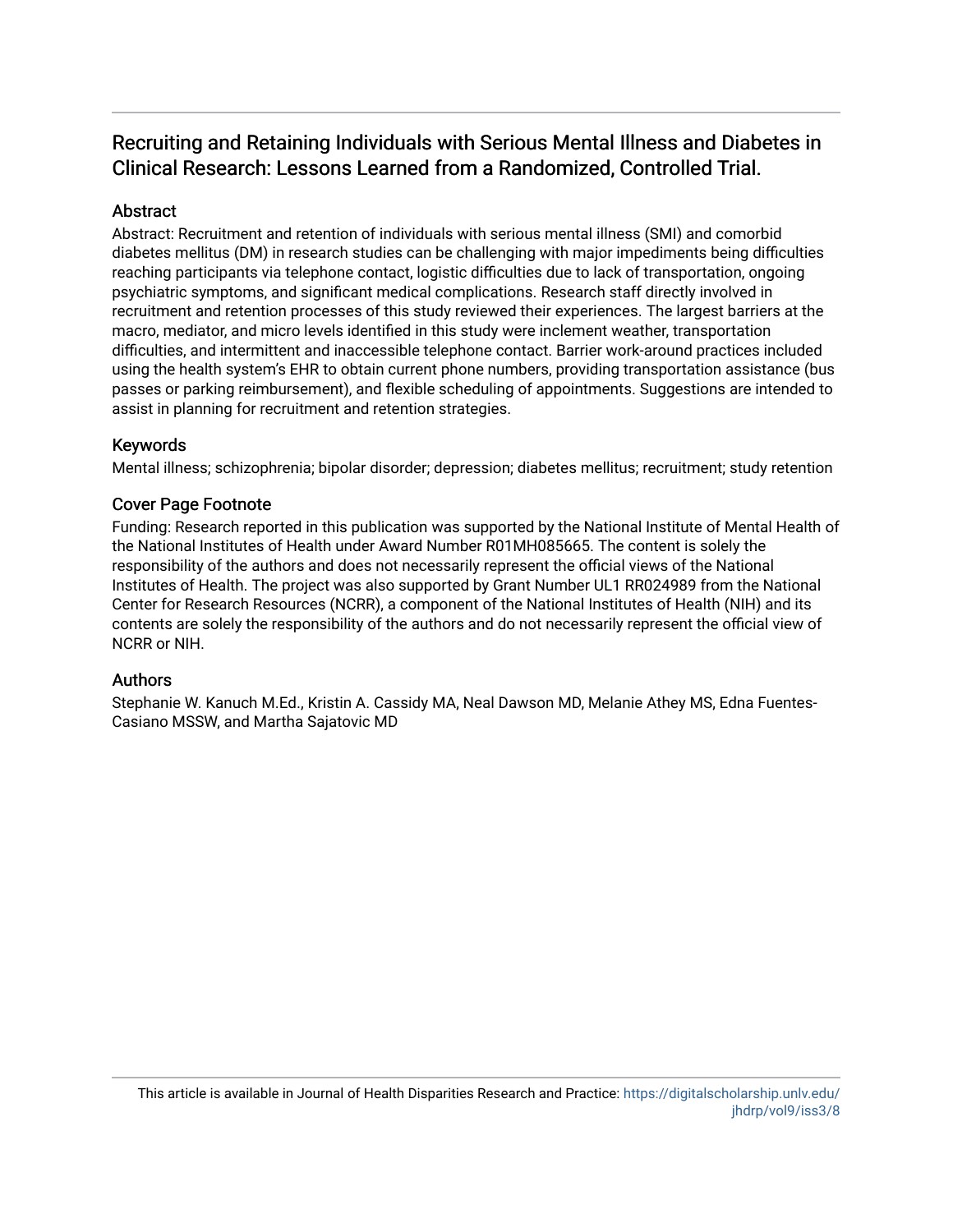

## **Journal of Health Disparities Research and Practice Volume 9, Issue 3, Fall 2016, pp. 115-126**

© 2011 Center for Health Disparities Research School of Community Health Sciences University of Nevada, Las Vegas

### **Recruiting and Retaining Individuals with Serious Mental Illness and Diabetes in Clinical Research: Lessons Learned from a Randomized, Controlled Trial**

- Stephanie W. Kanuch, M.Ed., Case Western Reserve University School of Medicine, MetroHealth Medical Center
- Kristin A. Cassidy, MA, Case Western Reserve University School of Medicine, University Hospitals Case Medical Center
- Neal V. Dawson, MD Case Western Reserve University School of Medicine, MetroHealth Medical Center
- Melanie Athey, MS, Case Western Reserve University School of Medicine, University Hospitals Case Medical Center
- Edna Fuentes-Casiano, MSSA, Case Western Reserve University School of Medicine, University Hospitals Case Medical Center
- Martha Sajatovic, MD, Case Western Reserve University School of Medicine and Neurological Institute, University Hospitals Case Medical Center

### **ABSTRACT**

Recruitment and retention of individuals with serious mental illness (SMI) and comorbid diabetes mellitus (DM) in research studies can be challenging with major impediments being difficulties reaching participants via telephone contact, logistic difficulties due to lack of transportation, ongoing psychiatric symptoms, and significant medical complications. Research staff directly involved in recruitment and retention processes of this study reviewed their experiences. The largest barriers at the macro, mediator, and micro levels identified in this study were inclement weather, transportation difficulties, and intermittent and inaccessible telephone contact. Barrier work-around practices included using the health system's EHR to obtain current phone numbers, providing transportation assistance (bus passes or parking reimbursement), and flexible scheduling of appointments. Suggestions are intended to assist in planning for recruitment and retention strategies.

**Keywords:** Recruitment, retention, serious mental illness, diabetes

#### **INTRODUCTION**

Landmark diabetes mellitus (DM) treatment studies such as the Diabetes Prevention Program have specifically excluded people with serious mental illnesses (SMI) such as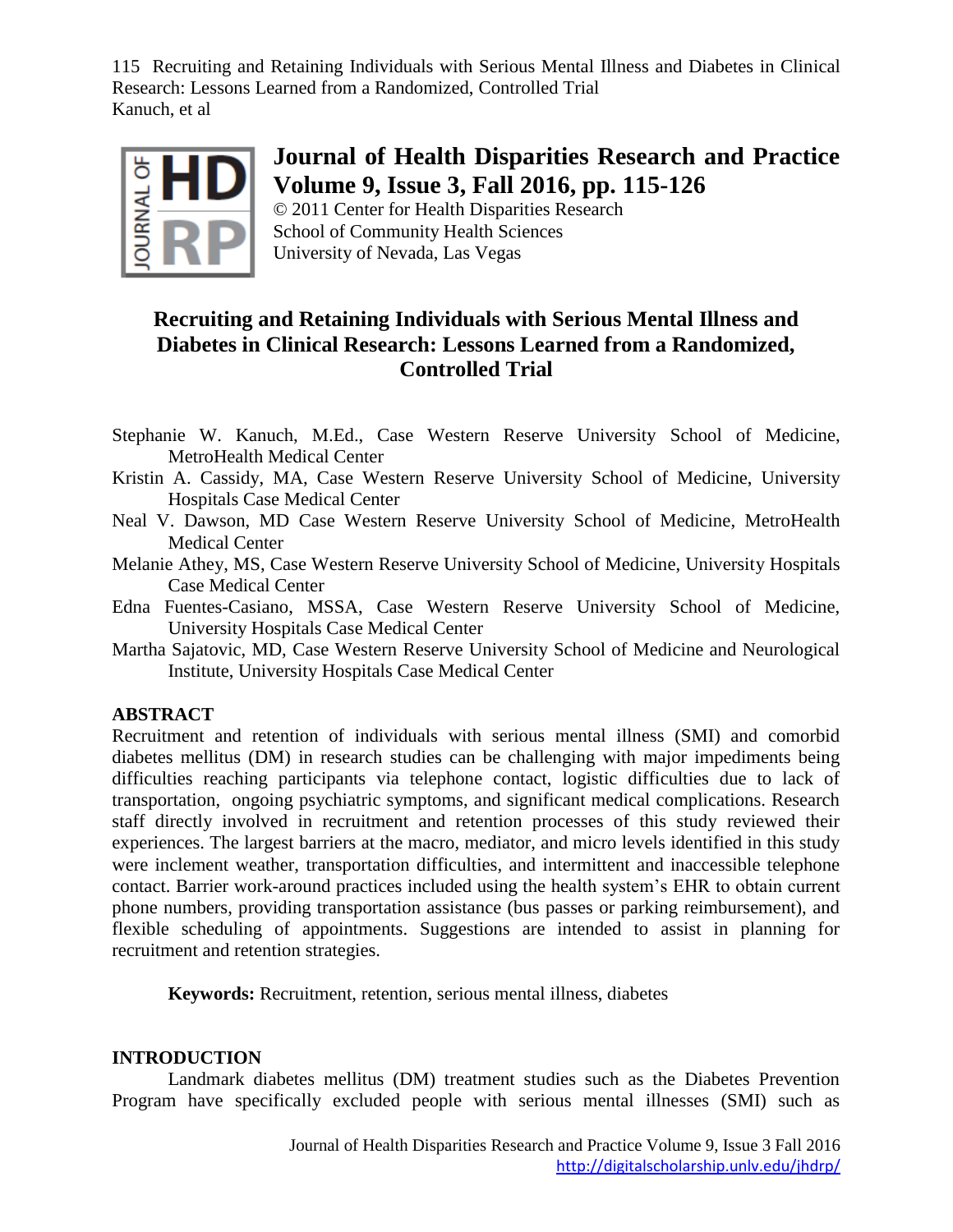schizophrenia, bipolar disorder and severe or recurrent major depression (The Diabetes Prevention Program Research Group, 2000). This is unfortunate since people with SMI are a sub-group that are particularly likely to develop DM, have more complications once they have DM, and are likely to die earlier from DM compared to individuals in the general population (Dembling, Chad, & Vachon 1999; Miller, Paschall, and Svendsen 2006). Factors that increase the likelihood that people with SMI will develop DM and will do poorly in living with DM include side effects of psychotropic drugs, especially second-generation antipsychotics, and widely prevalent unhealthy behaviors, such as reduced physical activity and poor diet (Daumit 2005, Dipasquale 2013, Jerome 2009). Fortunately there is a growing body of research that specifically focuses on improving physical health and DM in people with SMI (Bartels 2014, McKibbin 2006, Daumit 2013). There is not extant literature on recruiting and retaining individuals with SMI and DM to research studies, and this article provides pragmatic recommendations.

Recruiting and retaining individuals with SMI in clinical trials, especially for extended periods of time can be extremely challenging (Loue and Sajatovic 2008). This article is intended to assist future researchers to recognize and address potential barriers to recruitment and retention; to plan for these activities during study development. The inherent pathology in chronic psychotic conditions and serious mood disorders such as paranoia, social isolation and lack of motivation make it difficult to get research participants to adhere to sometimes complicated research study procedures and protocols. In longitudinal studies involving people with SMI, rates of attrition in the order 25-60% have been reported (Sobell 1987, Morrissey 1990). Additionally minorities are over-represented among people with SMI, and this adds to research recruitment challenges. Individuals from minority groups are less likely to participate in research compared to non-Hispanic whites (Murry 2003). Factors that may reduce the ability and/or willingness of ethnic minorities to participate in health research include limited economic resources, past negative experiences with health professionals, and a socioeconomic or ethnic status that differs from that of the researcher (Atwood 1992).

We use a model outlined by Levkoff and Sanchez (2003), which frames barriers to involvement in research for minority populations in the context of macro, mediator, and micro (individual) level barriers and enablers. Building upon the Levkoff and Sanchez model, Loue and Sajatovic (2008) report on recruitment and retention of minorities with SMI in clinical research that focuses on barriers and enablers to recruitment. Macro-level barriers are those that exist in the environment or culture generally, mediator-level barriers are those that impact how individuals connect to health services, and micro-level barriers are factors specific to the individual. The presence of DM, a chronic and often disabling medical comorbidity makes it even more difficult for people with SMI to participate in research studies. This article uses the model outlined by Levkoff and Sanchez to describe challenges and solutions to address personal (micro), community (mediator), and environmental/systems (macro) level barriers to research recruitment and retention of multi-morbid individuals with SMI and DM participating in a randomized controlled trial (RCT). Implications for future research as well as clinical practice are also discussed.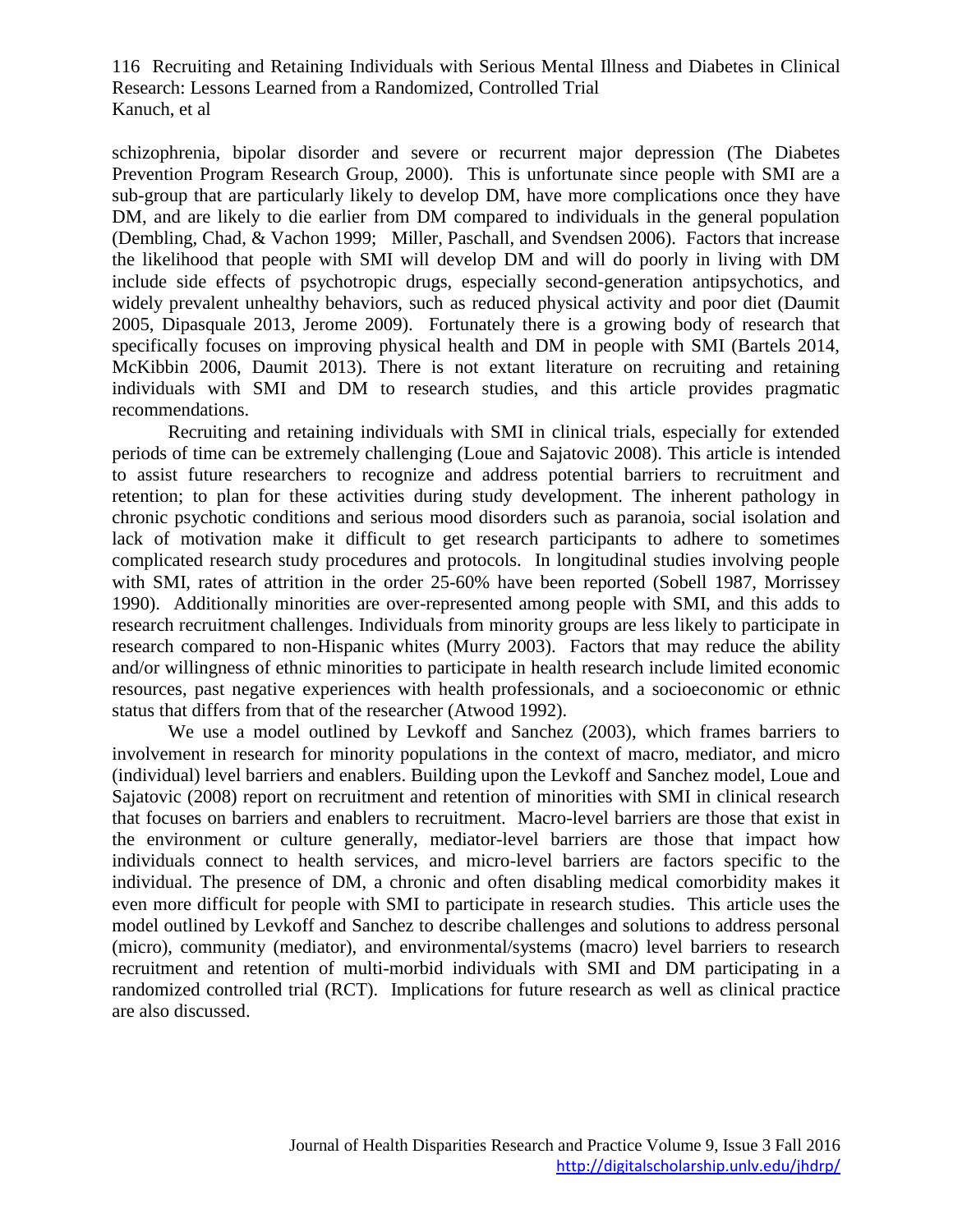#### **METHODS**

#### RCT Description

This prospective RCT testing a novel behavioral intervention to improve outcomes in SMI-DM recruited 200 individuals age 18 to 89 conducted in a safety-net health system primary care setting. Inclusion criteria included having a diagnosis of schizophrenia, schizoaffective disorder, bipolar disorder or major depression and DM, being able to communicate in English; and able to provide written, informed consent to participation. Exclusion criteria included being actively suicidal/homicidal, being unable to be rated on study rating scales, having dementia, being pregnant; being unable to participate in groups, or having special physical and/or dietary needs not consistent with the experimental intervention.

Subjects were randomized to either the Targeted Training in Illness Management (TTIM) intervention or to treatment as usual (TAU) and followed for a period of 60 weeks. The TTIM intervention consisted of a series of 12 weekly group-format psychoeducation sessions (6-10 participants per group) followed by phone calls every 2-4 weeks for a 48 week period. Individuals in TAU did not receive services beyond their usual clinical care. Research assessments were conducted at study screening, baseline and at weeks 13, 30 and 60 week follow-up for subjects of TTIM and TAU. Subjects were compensated \$25.00 for each of these assessments.

#### RCT sample

Figure 1 illustrates screening, enrollment and study flow procedures conducted from 11/22/11- 6/3 0/15. Enrolled participants were 64% female and 36% male, 53% African American, 37% Caucasian, and 10% Hispanic. Age ranged from 25 to 73 years (mean = 54; SD  $= 9.4$ ). Mean level of education was 13 years (SD  $= 2.7$ ). On average, individuals had DM for a decade. Regarding serious mental illness, 95 (48.0%) had a diagnosis of depression, 56 (28%) had a diagnosis of bipolar disorder, and 49 (24%) had a diagnosis of schizophrenia. On average, individuals had SMI for nearly two decades. The sample was comprised largely of very low income individuals. Insurance status illustrated the socieo-economic status of our participants; participants Medicaid (47.5%), Medicare (34.5%), no insurance (14.5%), or private insurance  $(3.5\%)$ .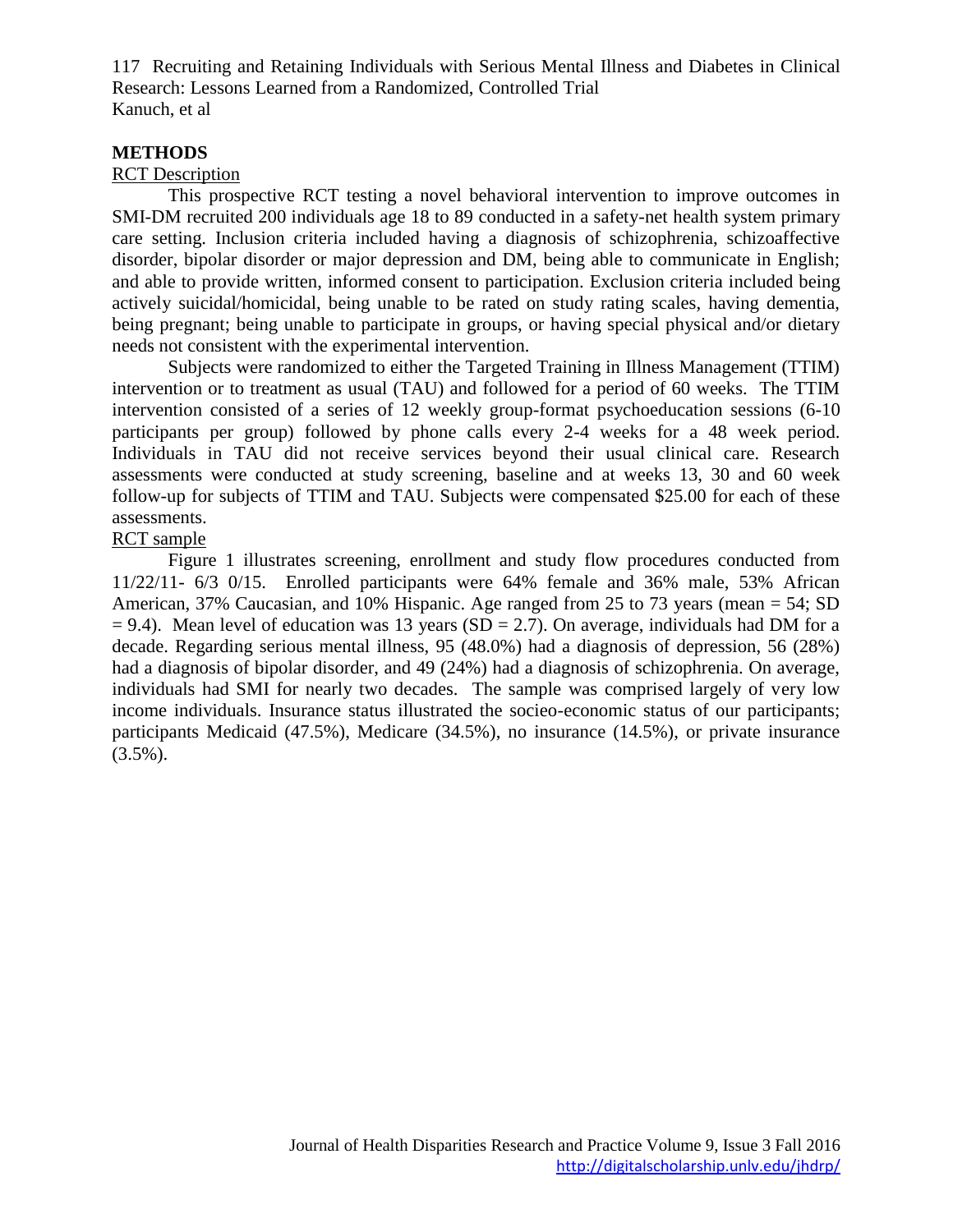

### **Figure 1: Eligibility, Randomization and Follow-up Process in a Behavioral RCT involving individuals with Serious Mental Illness (SMI) and Diabetes (DM)**

Barriers to recruitment and retention

Building upon the multi-level level barrier model by Levkoff & Sanchez (2006) we conducted a study team survey to rank order of barriers to study recruitment and retention. First, the multidisciplinary clinical research team who conducted the recruitment and who were directly involved in the day to day recruitment and retention activities (SK, EFC, MA, KC) for the study independently identified barriers experienced by SMI-DM study participants in the RCT. The barriers were identified based upon conversations and interactions with study participants regarding potential problems with attending intervention sessions and/or study visits. The list of barriers was then collated and staff independently ranked the barriers in terms of how common a problem they perceived each barrier to be on both recruitment and retention. Rankings were categorized along a continuum of "very common", "somewhat common" or "not common". Barriers were rank-ordered by summing scores for the number of "very common"

> Journal of Health Disparities Research and Practice Volume 9, Issue 3 Fall 2016 <http://digitalscholarship.unlv.edu/jhdrp/>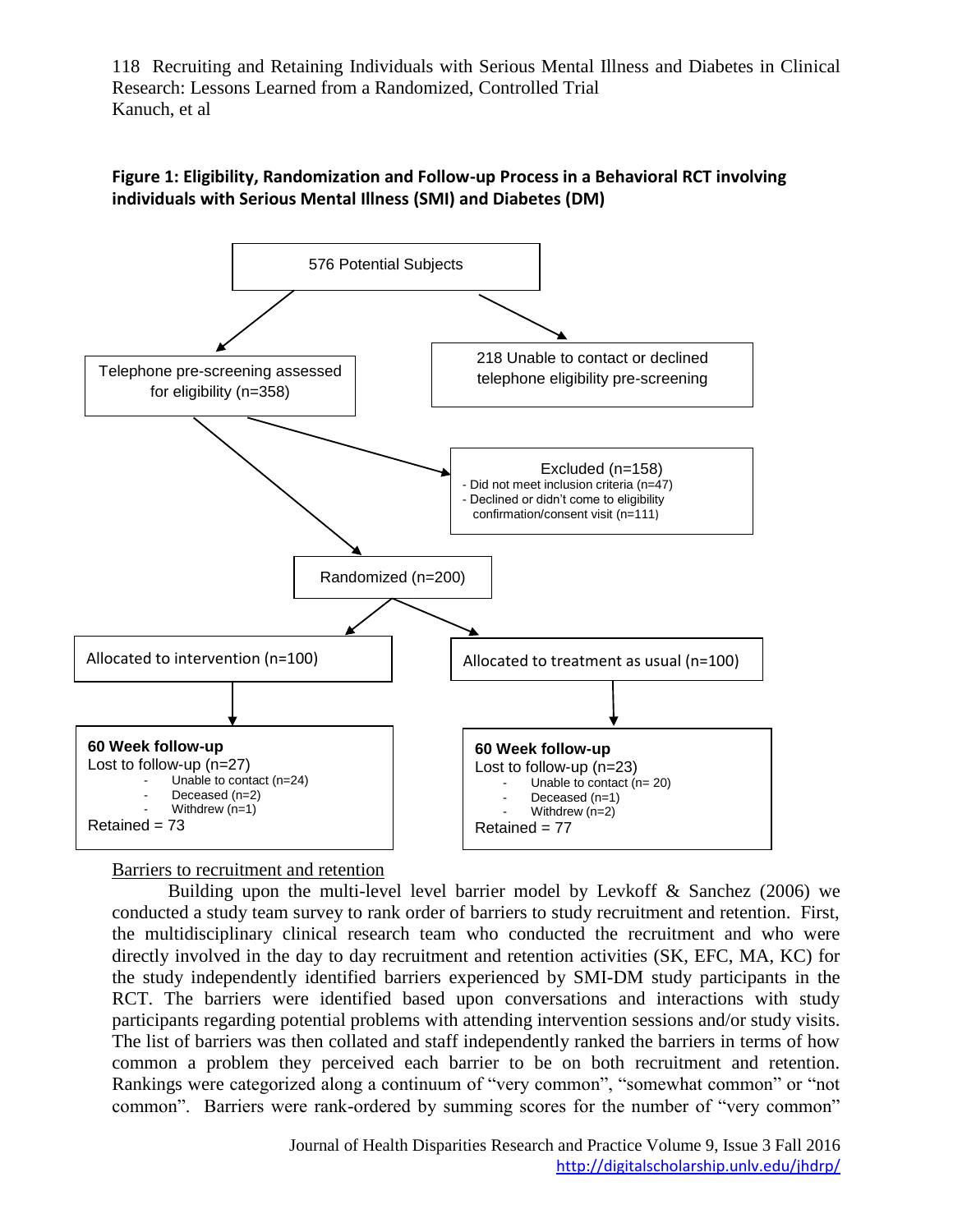barrier endorsements (3 points per endorsement) and "somewhat common" barrier endorsements (2 points per endorsement) and arriving at average score. Study staff also independently identified how they or other members of the study team addressed each of the barriers during the course of the RCT. Finally, using a group consensus process, the barriers were grouped into categories conceptualized in terms of environment/societal (Macro), healthcare system/public services (mediator), and individual (symptoms, personal attitudes).

### **RESULTS**

#### Retention vs. Non-retention Sample

200 individuals were enrolled in the study. Table 1 illustrates demographic and clinical characteristics of those who were retained  $(N=150, 75.0%)$  vs. those who were not retained (N=50, 25.0%) at the 60-week follow-up. There were no significant differences in retained vs. not-retained individuals on any of the baseline demographic or clinical variables assessed in this analysis including age, gender, race/ethnicity, SMI diagnosis or DM control was evaluated with with HbA1c which represents a rolling average blood glucose level over the previous 3 months. The American Diabetes Association (ADA) recommends that HbA1c should be  $< 6.5\%$ (American Diabetes Association, 2013).

|                    |                            | <b>Retained at 60 weeks</b> | <b>Not Retained</b> | $p$ -value* |
|--------------------|----------------------------|-----------------------------|---------------------|-------------|
| <b>VARIABLE</b>    |                            | $N = 150$                   | $N=50$              |             |
| Age                |                            | 55.67 (9.8)                 | 54.05 (7.7)         | 0.11        |
| Mean(SD)           |                            |                             |                     |             |
| <b>Gender</b>      | <b>Male</b>                | 49 (32.9)                   | 23(45.1)            | 0.13        |
| N(%                | <b>Female</b>              | 100(67.1)                   | 28 (54.9)           |             |
| <b>Ethnicity</b>   | <b>Hispanic</b>            | 13(8.7)                     | 4(7.8)              | 1.00        |
| (Hispanic)<br>N(%) | <b>Not Hispanic</b>        | 136(91.2)                   | 47 (92.2)           |             |
| HbA1c<br>Mean (SD) |                            | 7.87(2.2)                   | 8.37(2.6)           | 0.48        |
| Race<br>N(%)       | <b>African</b><br>American | 83 (55.0)                   | 24(49.0)            | 0.53        |
|                    | Caucasian                  | 54 (35.8)                   | 20(40.8)            |             |
|                    | <b>Other</b>               | 14(9.3)                     | 5(10.2)             |             |
| <b>SMI</b>         | Schizophrenic/             | 39(25.3)                    | (21.7)              | 0.71        |
| diagnosis          | <b>Schizo-affective</b>    |                             |                     |             |
| N(%                | <b>Disorder</b>            |                             |                     |             |
|                    | <b>Bipolar</b>             | 40(26.6)                    | 15(32.6)            |             |
|                    | <b>Disorder</b>            |                             |                     |             |
|                    | <b>Depression</b>          | 74 (48.1)                   | 21(45.7)            |             |

**Table 1: Demographic and Clinical Characteristics of individuals with SMI and DM retained vs. not retained at 60 week follow-up in a behavioral RCT.** 

\*Wilcoxon test done for continuous and chi-square test for categorical variables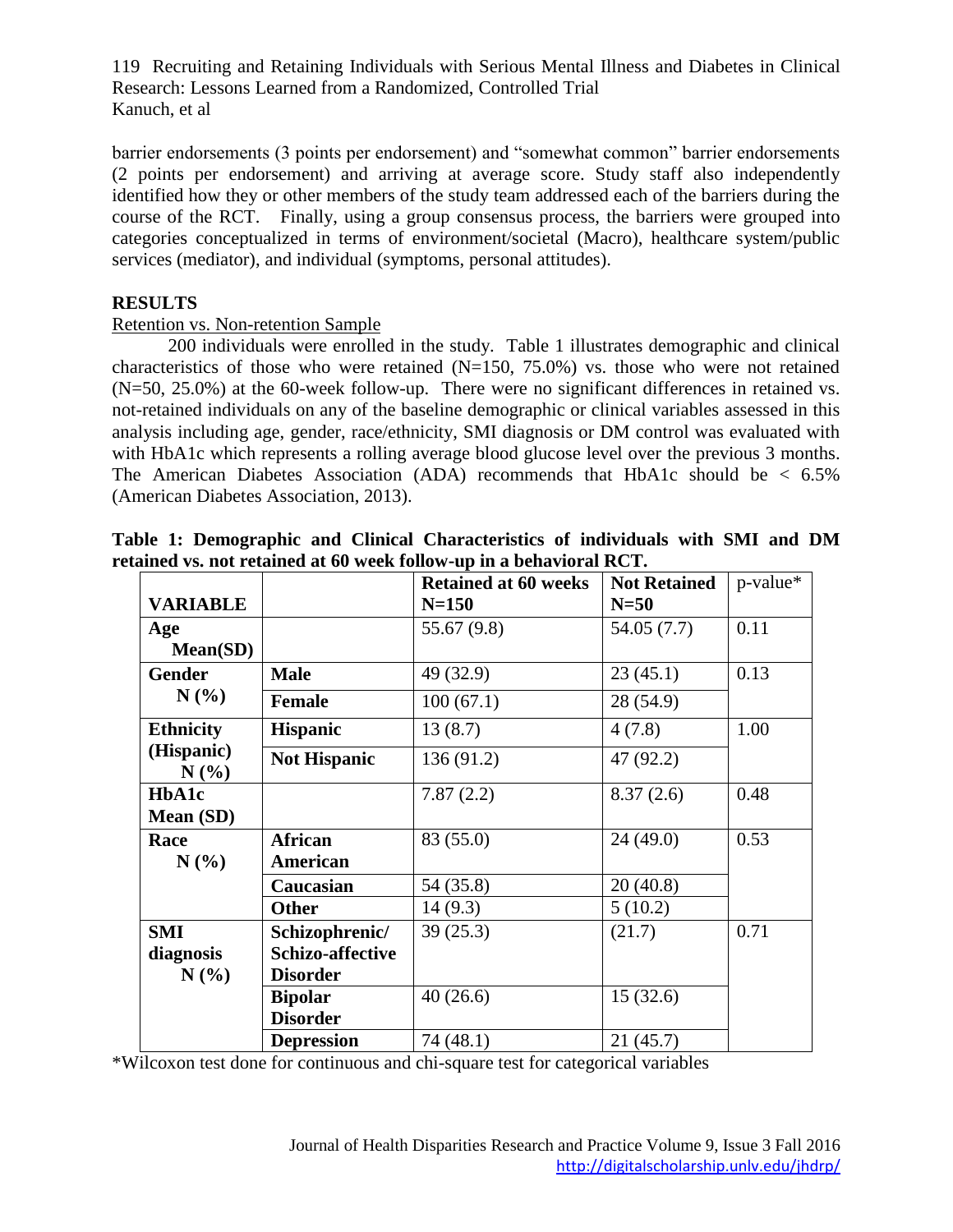#### Barriers to Recruitment and Retention

Table 2 illustrates relative rank order of barriers to recruitment and retention. The most frequent barrier for recruitment was not having telephone access (phone disconnected and/or not having a current alternative working phone number on record with the health system or study). Additional top barriers to recruitment were transportation difficulties (eg., access to a vehicle, relying on public transportation, cumbersome public transportation routes, or not having money for parking or bus fares), co-morbid chronic physical health problems and schedule conflicts (eg., childcare availability conflicting with appointment time, or work schedule). Similar to recruitment, the most common barrier to retention was not having telephone access. Additional top barriers to retention included co-morbid physical health problems, inclement weather, transportation difficulties, schedule conflicts and family stress. As opposed to extant literature, our study did not find cultural, racial, or ethnic barriers to recruitment or retention to be a major barrier. Overall, the barriers to recruitment and retention were fairly similar.

| Table 2: Relative frequency* of barriers to research study recruitment and retention |  |  |  |
|--------------------------------------------------------------------------------------|--|--|--|
| among people with SMI and DM                                                         |  |  |  |
|                                                                                      |  |  |  |

| <b>Barrier</b>                     | <b>Barrier</b> to  | <b>Barrier to Retention</b> |
|------------------------------------|--------------------|-----------------------------|
|                                    | <b>Recruitment</b> |                             |
| Phone disconnected                 |                    |                             |
| <b>Transportation difficulties</b> | $\overline{2}$     | 3                           |
| Chronic physical health problems   | $\overline{2}$     | $\overline{2}$              |
| Schedule conflicts                 | $\overline{2}$     | 3                           |
| Acute health issues                | 3                  | 4                           |
| Mental health issues               | 3                  | 5                           |
| Weather                            | $\overline{4}$     | $\overline{2}$              |
| Disagreed with SMI diagnosis       | 5                  | $**$                        |
| Stress from family or living       | 6                  | 3                           |
| circumstance                       |                    |                             |
| Potential subjects unaware he      | 6                  | **                          |
| study                              |                    |                             |
| Providers not referring patients   | $\overline{7}$     | $**$                        |
| due to competing demands           |                    |                             |

\* Frequency rankings based upon total scores of relative weighting for "very common" and "somewhat common" barrier categorization.

\*\*These barriers were not noted to be relevant to retention as these individuals did not enroll in the study.

Managing barriers to recruitment and retention along multiple levels

As noted in Table 3, the vast majority of barriers to recruitment and retention within the participants occurred at the micro (individual) level and those barriers that RCT staff identified as being generally most common (telephone access, physical health, schedule conflicts) were also at the individual/micro level. Important barriers that were relevant at the macro/environmental level were weather and limited provider referrals, while a key barrier at the mediator/community level was difficulty with transportation.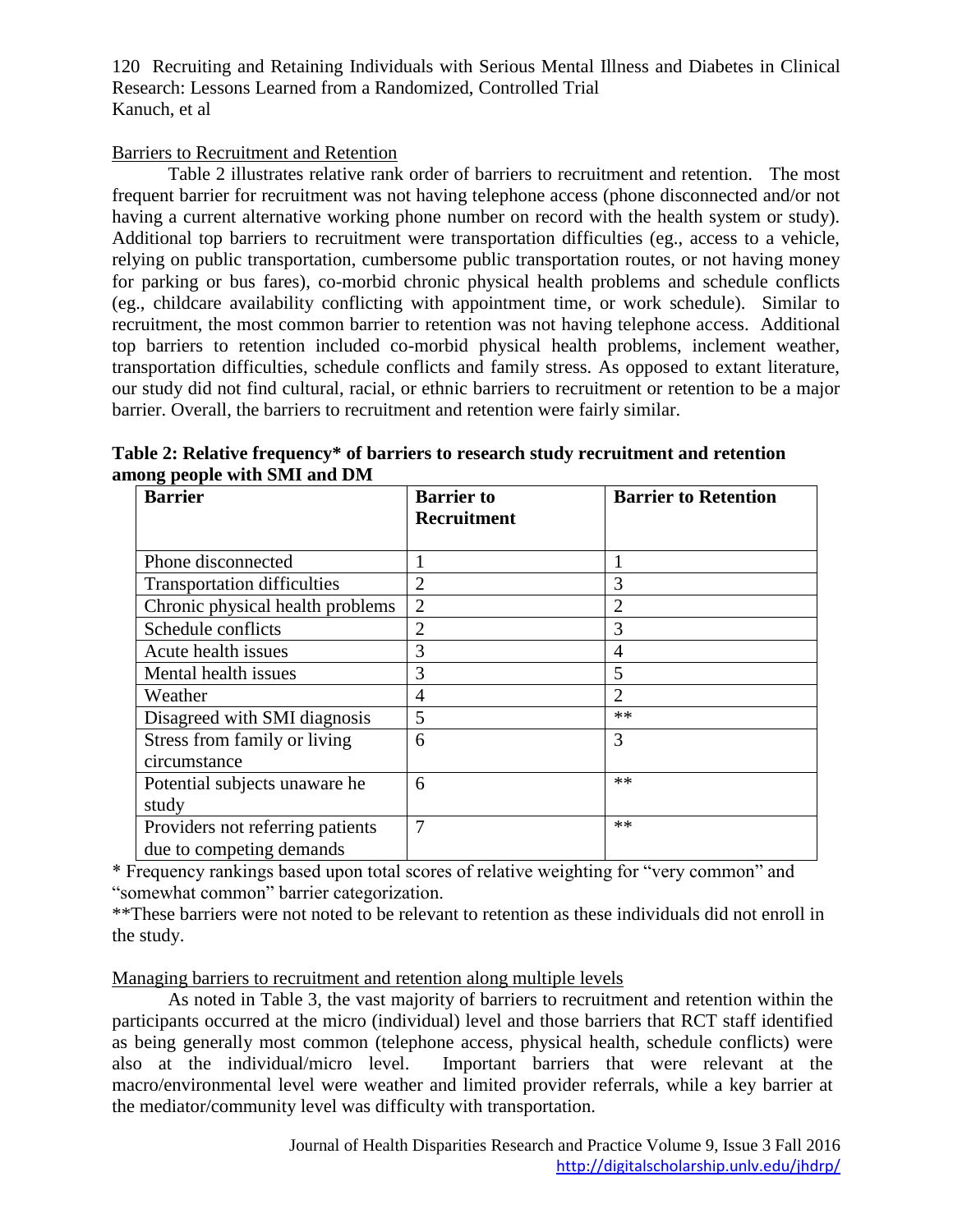Table 3 illustrates study procedures and methods that were used to minimize barriers as well as personnel strategies that were intended to target barriers. Given the relatively long (60-week) follow-up many of the personnel strategies in particular were repeated on a regular and relatively frequent basis.

| Table 3: Strategies to address multiple-level barriers to recruitment and retention of |
|----------------------------------------------------------------------------------------|
| individuals with SMI and DM in a behavioral RCT                                        |

| Barrier by<br>Level   | Procedural/methodological strategies            | Personnel strategies                     |
|-----------------------|-------------------------------------------------|------------------------------------------|
| Macro Level           |                                                 |                                          |
| Weather               | Re-schedule assessments, postpone               |                                          |
|                       | group sessions until most severe                |                                          |
|                       | weather passed.                                 |                                          |
| Providers not         | Study presented<br>annually to new              | Primary care provider co-investigators   |
| referring             | medical trainees, and to faculty at             | served as "Recruitment Champions" to     |
| patients              | regular meetings                                | promote referrals                        |
| Potential             | Flyers at community mental health               | <b>CTSA Community Outreach</b>           |
| subjects              | centers and throughout community                |                                          |
| unaware of            |                                                 |                                          |
| study                 |                                                 |                                          |
| <b>Mediator Level</b> |                                                 |                                          |
| Transportation        | Provided roundtrip bus tickets,                 |                                          |
| difficulty            | validated parking, scheduled                    |                                          |
|                       | assessments on days that participants           |                                          |
|                       | had existing clinic appointment                 |                                          |
| Stigma                | Letters mailed to individuals referred          | Discuss SMI as a chronic disease similar |
|                       | to a study of DM, with no mention of            | to DM                                    |
| Micro-level           | <b>SMI</b>                                      |                                          |
|                       |                                                 |                                          |
| Phone                 | Use EHR to update contact                       |                                          |
| disconnected          | information, repeated call attempts,            |                                          |
|                       | contact authorized secondary contact            |                                          |
|                       | person, mail letters to participants            |                                          |
|                       | requesting that they contact the study<br>staff |                                          |
| Chronic               | Scheduled assessments around                    |                                          |
| physical              | participants existing clinic                    |                                          |
| health                | appointments, flexible scheduling of            |                                          |
| problem               | assessments, telephone assessments if           |                                          |
|                       | needed, assessment scheduling                   |                                          |
|                       | window of $\pm$ /- 2 weeks of target date       |                                          |
| Schedule              | Flexible appointment times to                   |                                          |
| conflicts             | accommodate participant's schedule,             |                                          |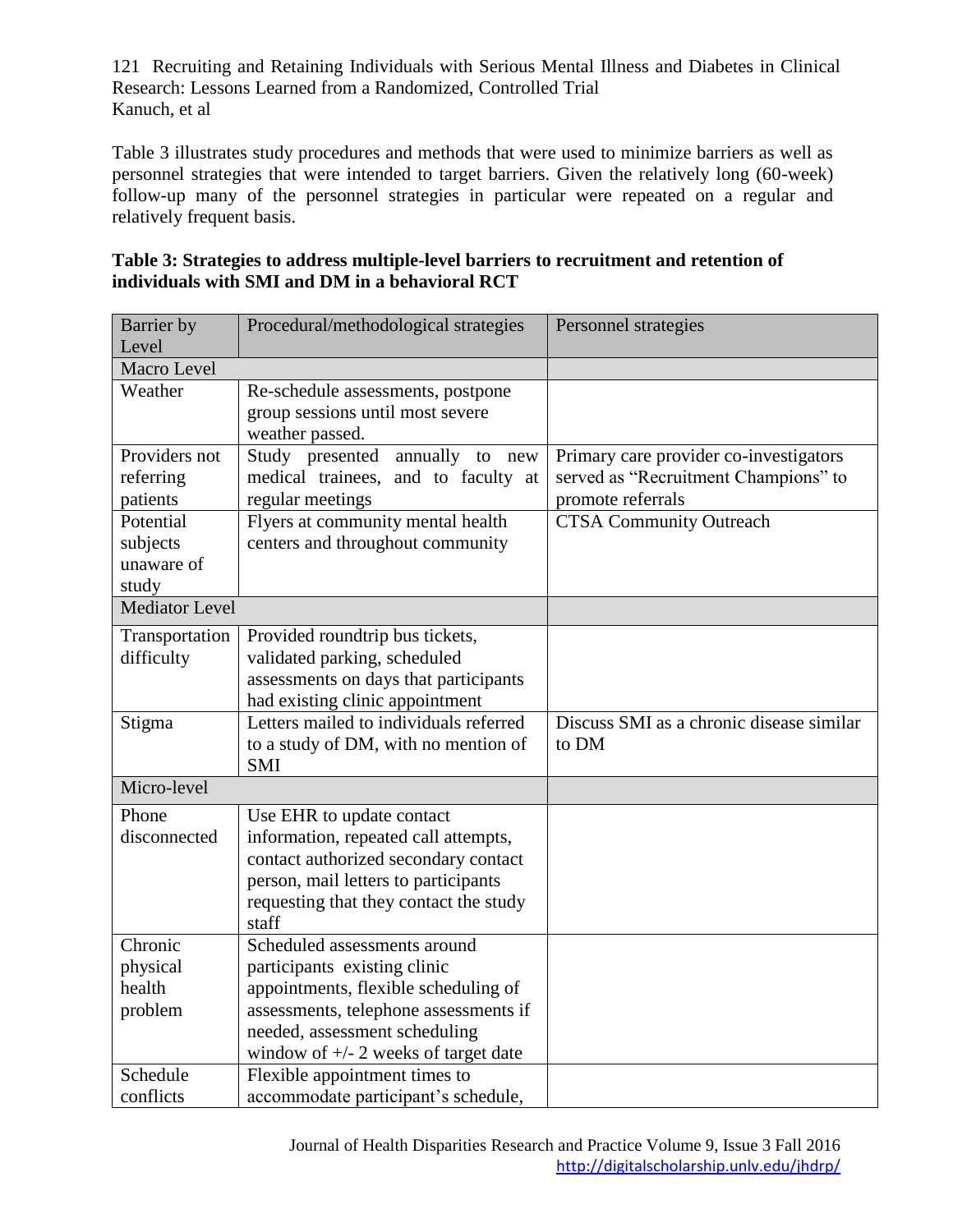| Barrier by<br>Level                                | Procedural/methodological strategies                                                                                                                                                                                                                                                                 | Personnel strategies                                                                                                                                                                                                                       |
|----------------------------------------------------|------------------------------------------------------------------------------------------------------------------------------------------------------------------------------------------------------------------------------------------------------------------------------------------------------|--------------------------------------------------------------------------------------------------------------------------------------------------------------------------------------------------------------------------------------------|
|                                                    | scheduled assessment around<br>participants existing clinic<br>appointments, scheduling window<br>allowing $+/- 2$ weeks of target date for<br>assessment.                                                                                                                                           |                                                                                                                                                                                                                                            |
| Acute health<br>issues                             | Reschedule assessment                                                                                                                                                                                                                                                                                |                                                                                                                                                                                                                                            |
| Mental health<br>issues                            | Refer to a mental health provider, If<br>necessary, conduct assessment by<br>phone                                                                                                                                                                                                                   | Continuity of experienced, dedicated,<br>empathetic and encouraging study staff                                                                                                                                                            |
| Disagreed<br>with SMI<br>diagnosis                 | Explanation of SMI and DM as<br>chronic illnesses, did not focus on<br>specifics of mental health diagnosis                                                                                                                                                                                          | Social support from study team members                                                                                                                                                                                                     |
| Financial                                          | \$25.00 stipend for assessment visits,<br>round trip bus pass or parking<br>validation, flexible scheduling for<br>assessments to allow for jobs,<br>provided diabetic-appropriate snacks<br>which participants may not have been<br>able to afford at assessment visits and<br><b>TTIM</b> sessions |                                                                                                                                                                                                                                            |
| Stigma                                             | For those attending the TTIM<br>intervention, hearing PEs and<br>participants discuss SMI helped those<br>who were initially reluctant to join the<br>discussions                                                                                                                                    |                                                                                                                                                                                                                                            |
| Stress from<br>family or<br>living<br>circumstance | Flexible scheduling                                                                                                                                                                                                                                                                                  | Social support from study team members;<br>problem identification and solving skills<br>and practice for TTIM intervention<br>participants.                                                                                                |
| Cultural or<br>language<br>barrier                 | Encourage questions, PEs were of<br>diverse backgrounds                                                                                                                                                                                                                                              | Bi-lingual Spanish/English research<br>assistant for participants more<br>comfortable conversing in Spanish.*<br>Project staff were trained and had on-<br>going discussions with the team regarding<br>cultural competency and awareness. |

\*Ability to speak and understand English was an inclusion requirement because the TTIM intervention was only available in English

#### **DISCUSSION**

This RCT testing a novel behavioral treatment for SMI and comorbid DM recruited a sample of 200 individuals over a 28 month period and retained 75% of these individuals at 60 week follow-up. The 25% attrition rate in this RCT falls within the 25-60% rates reported in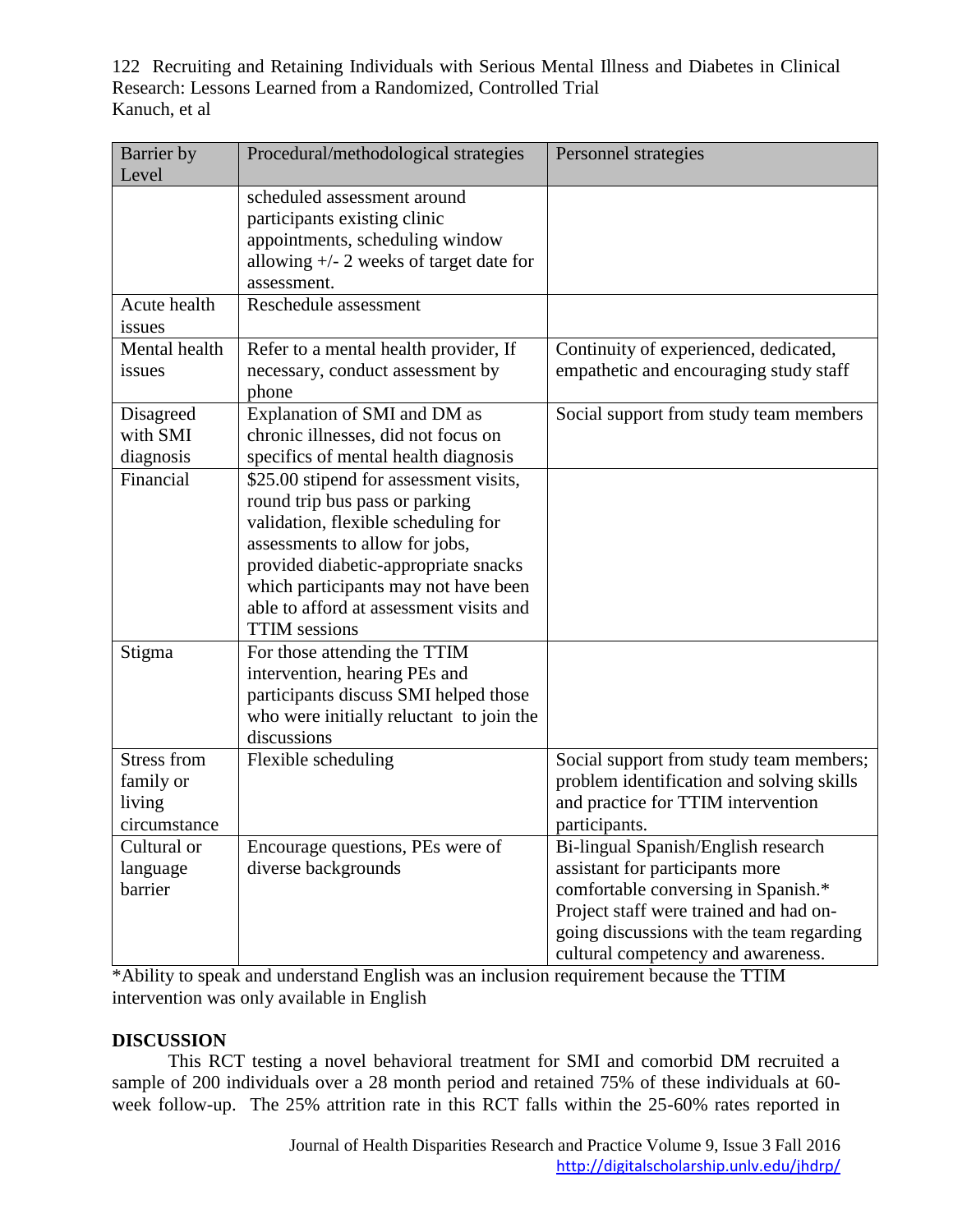previous literature (Sobell 1987, Morissey 1990). Crisante et al (2014) report that a study attrition rate of 33% and 52% was observed at the 6-month and 12-month follow-up research interviews, respectively, of 1289 subjects who had mental illness and were diverted from jail. There were no statistically significant differences in baseline characteristics between those who were retained at 60-week follow-up vs. those who were not retained.

Barriers to recruitment and retention were similar to those described in Hughes Morley et al's (2015) systematic review and meta-synthesis of factors effecting recruitment to depression trials. This article is the first the authors are aware of that discusses barriers to recruitment and retention among individuals with depression, schizophrenia, or bipolar disorder and DM. Morley's review, however, did not offer suggestions for work-arounds to overcome barriers. The main problem we found regarding both research enrollment and retention of individuals with SMI and DM was poor telephone access. While many individuals had mobile telephones, most individuals had only limited minutes/talk time on their phones, and it was very common for minutes to run out, leaving the individual inaccessible to study staff. Additionally, there is increasing use of inexpensive (throw-away) cellular phones with minutes plans, resulting in some individuals replacing phones (and associated phone numbers) frequently. Other key barriers to study enrollment and retention were problems with transportation, chronic health problems which prevented the individual from making or keeping research appointments and personal schedule conflicts.

The study staff used a variety of methods to overcome or work around barriers to recruitment among individuals with SMI and comorbid DM. On the macro/environment level, study staff presented the study to trainees and faculty on a regular basis. Two of the study investigators served as "Recruitment Champions", meeting with faculty to encourage them to provide patient referrals and distributing study recruitment fliers. A major boost to recruitment was using the electronic health record (EHR) to identify potential study candidates. With appropriate IRB approval, individuals were sent letters inviting them to hear more about the study (opt-out was a clearly available choice) and the letters were followed up with a telephone call for individuals that chose not to opt out. Stigma of mental illness can effect study recruitment and retention. We found work-arounds at the micro- and mediator- levels (Table 3). To address mediator level barriers such as stigma, we utilized study staff with extensive mental health expertise and an informed consent process that was specifically tailored to individuals with cognitive and health literacy limitations; letters regarding the study did not mention mental illness; and we discussed mental illness as a chronic medical condition similar to diabetes. Bus passes and parking re-imbursement helped address transportation difficulties for a number of individuals.

To address the micro/individuals level barrier of poor telephone access, the electronic medical record was checked to update contact information among subjects who were patients of the health system. The health system routinely ask patients to provide up-to-date contact information at clinical encounters.

Some individuals were able and willing to provide contact information for family members or other supports at baseline who could serve as alternative contacts. Unfortunately, this was not always available for some individuals with SMI, who were socially isolated and estranged from family.

As demonstrated by our rate of attrition, retention of individuals with SMI and comorbid DM was a challenge. As with recruitment procedures, potentially helpful strategies at the micro,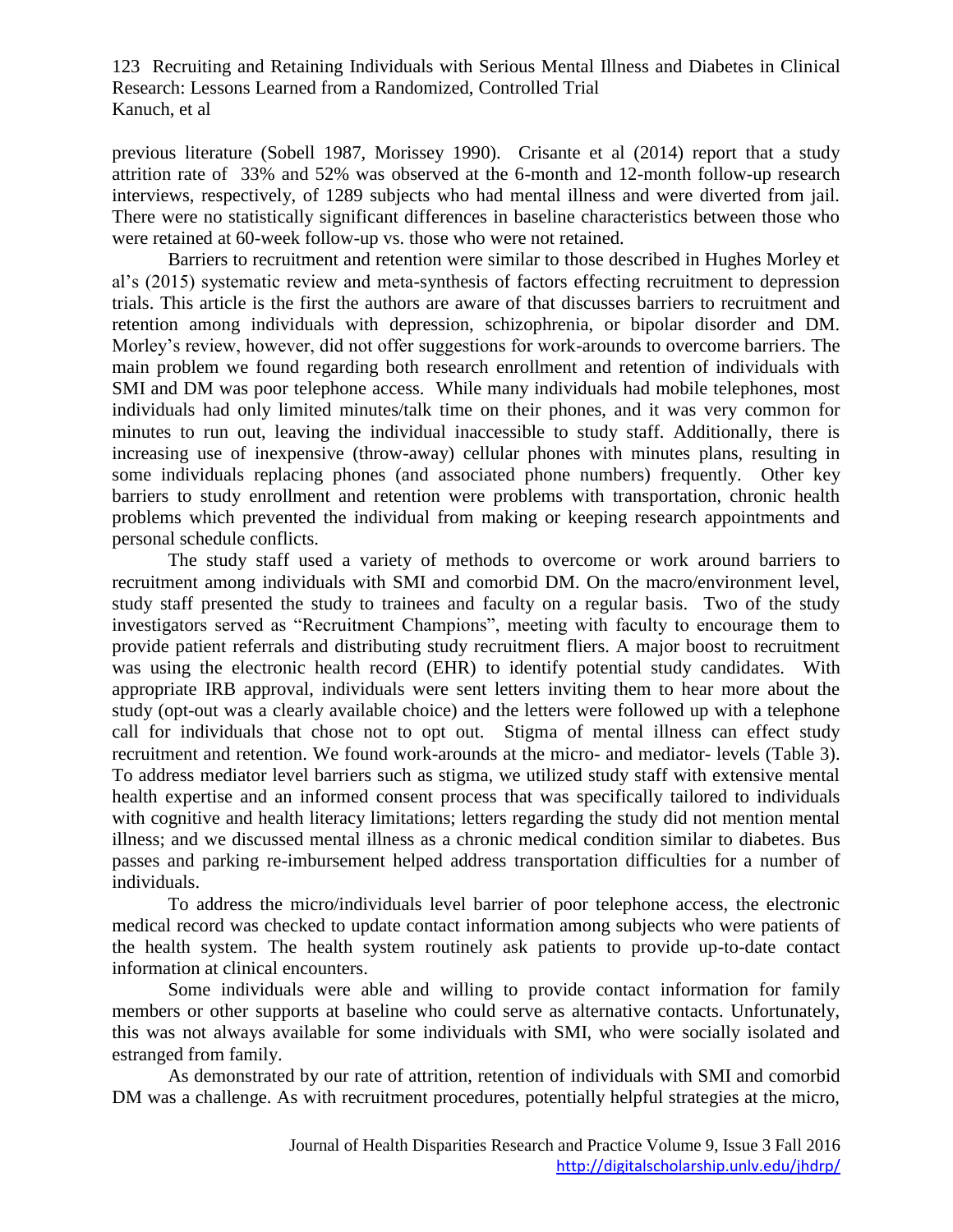mediator, and macro levels included both study procedures and personnel activities to optimize retention. Strategies such as using the electronic health record to update contact information was particularly critical as was continued provision of support for transportation. Although our study was limited to English-speakers, having bilingual Spanish-speaking staff helped Hispanic participants who prefer speaking Spanish feel comfortable in asking questions or asking for clarification in Spanish. Flexibility in format and timing of assessments was helpful in accommodating individuals who were prone to recurrent serious medical issues as well as family/social stress.

The barriers and work-arounds described in this article may not be generalizable due to its' relatively small sample size, single site in an urban area, and reliance on the clinical research team who conducted the recruitment and retention activities for identifying and ranking barriers. A limitation of this study is that it does not address systemic/societal barriers that contribute to barriers on the individual level The purpose of this paper is to identify tangible day-to-day barriers and offer potential solutions or work-arounds to overcome the barriers. Thus, the authors focus on recognizing individual barriers that could be addressed by researchers in future studies with this type of participant population.

#### **CONCLUSIONS**

Recruitment and retention of individuals with SMI and comorbid DM in research studies can be challenging, with major impediments being telephone contact and logistic difficulties due to lack of transportation and significant medical complications. Future researchers, when planning studies involving patients with SMI and multi-morbidity may want to consider implementing strategies highlighted in Table 3 to overcome or work-around barriers. Strategies to address recruitment and retention barriers can be helpful although additional work that includes SMI participant input is needed to better address how best to address barriers to research study participation.

#### **ACKNOWLEDGEMENTS**

Research reported in this publication was supported by the National Institute of Mental Health of the National Institutes of Health under Award Number R01MH085665. The project described was also supported by the National Center for Research Resources, Grant UL1RR024989, and is now at the National Center for Advancing Translational Sciences, Grant UL1TR000439. The content is solely the responsibility of the authors and does not necessarily represent the official views of the NIH.

#### **REFERENCES**

- American Diabetes Association, 2013. Standards of medical care in diabetes--2013. Diabetes Care 36 Suppl 1, S11-66.
- Atwood, J. R., Haase, J., Rees-McGee, S., Blackwell, G., Giordano, L., Earnest, D., ... & Meyskens Jr, F. (1992). Reasons related to adherence in community-based field studies. *Patient education and counseling*, *19*(3), 251-259.
- Bartels, S. J., Pratt, S. I., Aschbrenner, K. A., Barre, L. K., Naslund, J. A., Wolfe, R., ... & Bird, B. L. (2014). Pragmatic Replication Trial of Health Promotion Coaching for Obesity in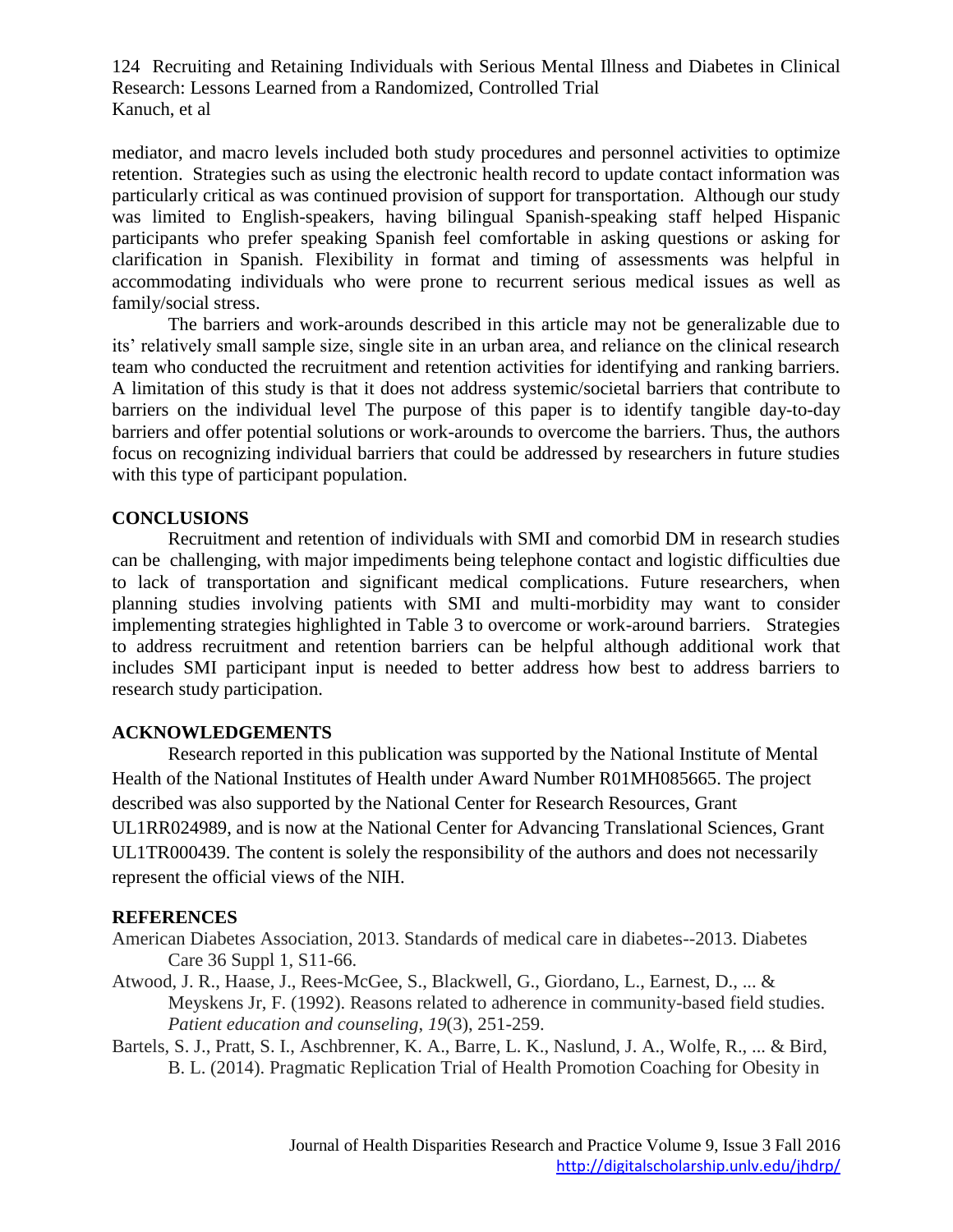Serious Mental Illness and Maintenance of Outcomes. *American Journal of Psychiatry*: 1-9 doi: 10.1176/appi.ajp.2014.14030357

- Crisanti, A. S., Case, B. F., Isakson, B. L., & Steadman, H. J. (2014). Understanding study attrition in the evaluation of jail diversion programs for persons with serious mental illness or Co-occurring substance use disorders. *Criminal Justice and Behavior*, doi 0093854813514580.
- Daumit, G.L., Goldberg, R.W., Anthony, C., et al (2005) Physical activity patterns in adults with severe mental illness. *The Journal of Nervous and Mental Disease 193*:641-646.
- Daumit, G.L, Dickerson, F.B., Wang, N.Y., et al, (2013) A behavioral weight-loss intervention in persons with serious mental illness. *The New England Journal of Medicine 368*:1594- 1602.
- Dipasquale, S., Pariante, C. M., Dazzan, P., Aguglia, E., McGuire, P., & Mondelli, V. (2013). The dietary pattern of patients with schizophrenia: a systematic review. *Journal of psychiatric research*, *47*(2), 197-207.
- Dembling, B. P., Chen, D. T., & Vachon, L. (1999). Life expectancy and causes of death in a population treated for serious mental illness. *Psychiatric Services*, *50(8),* 1036-1042.
- The Diabetes Prevention Program Research Group (2000) The Diabetes Prevention Program: baseline characteristics of the randomized cohort*. Diabetes Care* 23(11):1619-1629.
- Harris, P.A., Taylor. R., Thielke, R. et al, (2019) Research electronic data capture (REDCap) A metadata-driven methodology and workflow process for providing translational research informatics support. *Journal of Biomedical Informatics* 42(2):377-81.
- Hughes-Morley, A., Young, B., Waheed, W., Small, N., & Bower, P. (2015). Factors affecting recruitment into depression trials: Systematic review, meta-synthesis and conceptual framework*. Journal of affective disorders*, 172, 274-290.
- Jerome,G.J., Young, D.R., Dalcin, A, et al (2009) Physical activity levels of persons with mental illness attending psychiatric rehabilitation program.ms*. Schizophrenia Research 108*:252- 25.
- Levkoff S, Sanchez H. (2003) Lessons learned about minority recruitment and retention from the Centers on Minority Aging and Health Promotion. *Gerontologist 43(1):*18–26.
- Loue, S., & Sajatovic, M. (2006). Spirituality, coping, and HIV risk and prevention in a sample of severely mentally ill Puerto Rican women. *Journal of Urban Health*, *83*(6), 1168- 1182.
- Loue, S., & Sajatovic, M. (2008) Research with severely mentally ill Latinas: Successful recruitment and retention strategies. *Journal of Immigrant and Minority Health 10(2)*, 145-153.
- McKibbin CL, Patterson TL, Norman G, et al. (2006) A lifestyle intervention for older schizophrenia patients with diabetes mellitus: a randomized controlled trial. *Schizophrenia Research 86*:36-44, 2006.
- Miller, B.J., Paschall, C.B., 3rd, Svendsen, D.P. (2006) Mortality and medical comorbidity among patients with serious mental illness. *Psychatric Services 57*:1482-1487. 17035569.
- Morrissey, J. P., & Dennis, D. L. (1990). *Homelessness and mental illness: toward the next generation of research studies: proceedings of a NIMH-Sponsored Conference, Bethesda, Maryland, February 21 and 22, 1989*. National Institute of Mental Health.
- Murry VM, Kotchick BA, Wallace S et al. (2003) Race, culture, and ethnicity: Implications for a community intervention. *Journal of Child and Family Studies, 13*:81–99.